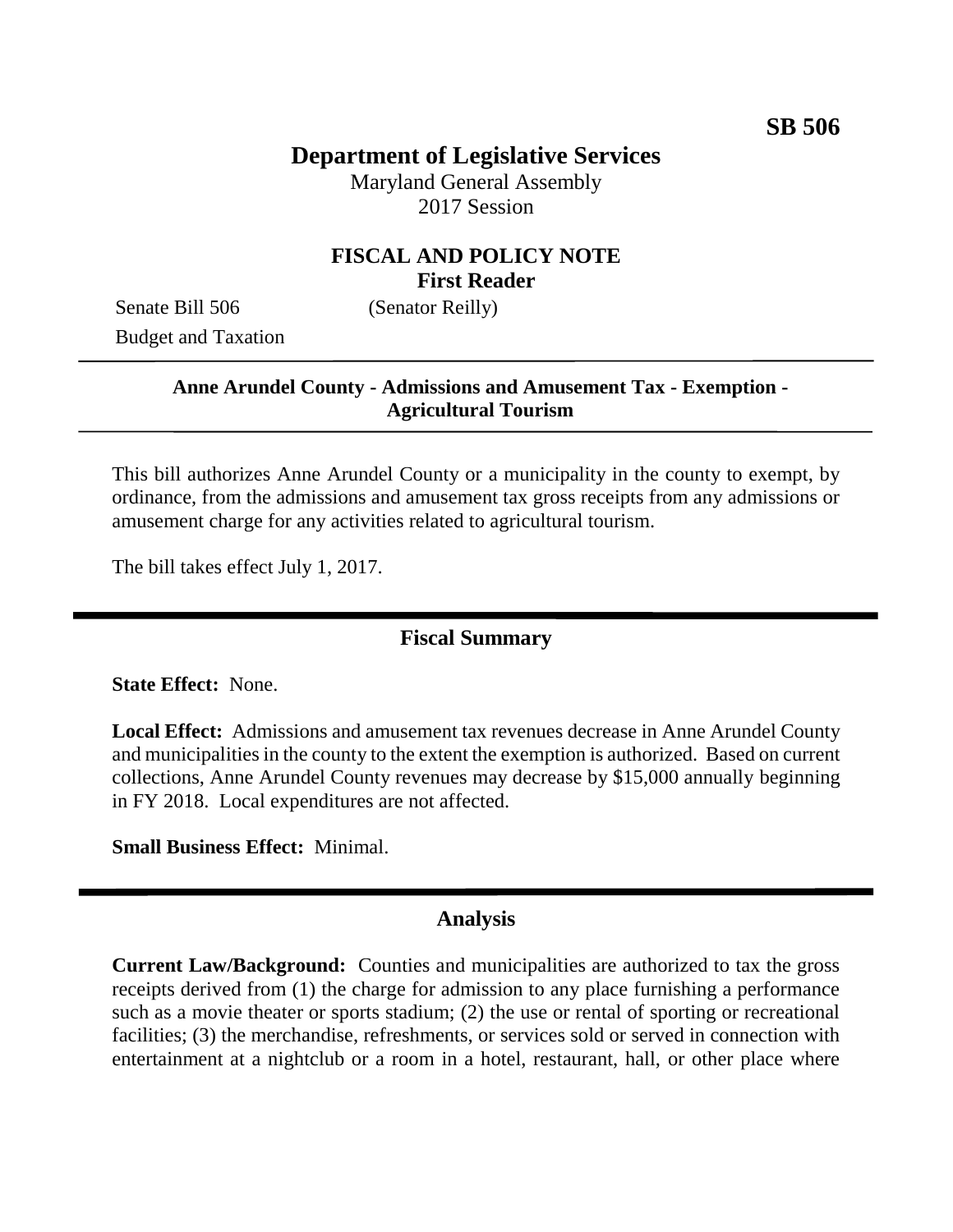dancing privileges, music, or other entertainment is provided; (4) use of a game of entertainment; and (5) use or rental of recreational or sports equipment.

Counties and municipalities may also impose a tax on admission for a reduced charge or at no charge to a place that otherwise charges admission. An admissions and amusement tax may not be imposed in a municipality by a county if the municipality already imposes a similar tax or specifically exempts any gross receipts from the admissions and amusement tax.

The Maryland Stadium Authority is authorized to impose a tax on the gross receipts derived from any admissions and amusement charge for a facility owned or leased by the stadium authority. The stadium authority also may impose an additional tax for each person provided with a free admission or an admission at a reduced charge to a stadium authority facility. Currently, these taxes are imposed at both stadiums at Camden Yards (Orioles and Ravens).

Each county or municipality sets its own single tax rate or range of rates. This rate is expressed as a percentage of gross receipts, up to a maximum rate of 10%. The stadium authority may impose an admissions and amusement tax at its facilities of up to 8%.

In those instances where gross receipts are subject to both a local and a stadium authority admissions and amusement tax, the stadium authority tax takes precedence. The stadium authority imposes the maximum 8% rate at both stadiums at Camden Yards. Therefore, Baltimore City may only impose a maximum 2% admissions and amusement tax on those receipts.

The local admissions and amusement tax is further limited by the State sales and use tax. The maximum tax rate on the gross receipts subject to both the State sales and use tax and the local admissions and amusement tax may not exceed 11%. Therefore, if the 6% State sales and use tax applies to these receipts, the local admissions and amusement tax may not exceed 5%. This limitation on the local tax arises primarily on performances accompanied by some type of food service (*e.g.*, dinner theaters).

Counties, municipalities, and the stadium authority are authorized to classify different types of activities, and the rate of tax need not be the same for each type. If a municipality does not levy a tax, the county tax, if any, applies within the municipality. All counties (with the exception of Caroline and Frederick counties), Baltimore City, and most municipalities impose an admissions and amusement tax. There are numerous statewide and county specific admissions and amusement tax exemptions set out under State law.

**Local Fiscal Effect:** Admissions and amusement tax revenues decrease in Anne Arundel County and municipalities in the county to the extent the exemption is authorized.

SB 506/ Page 2